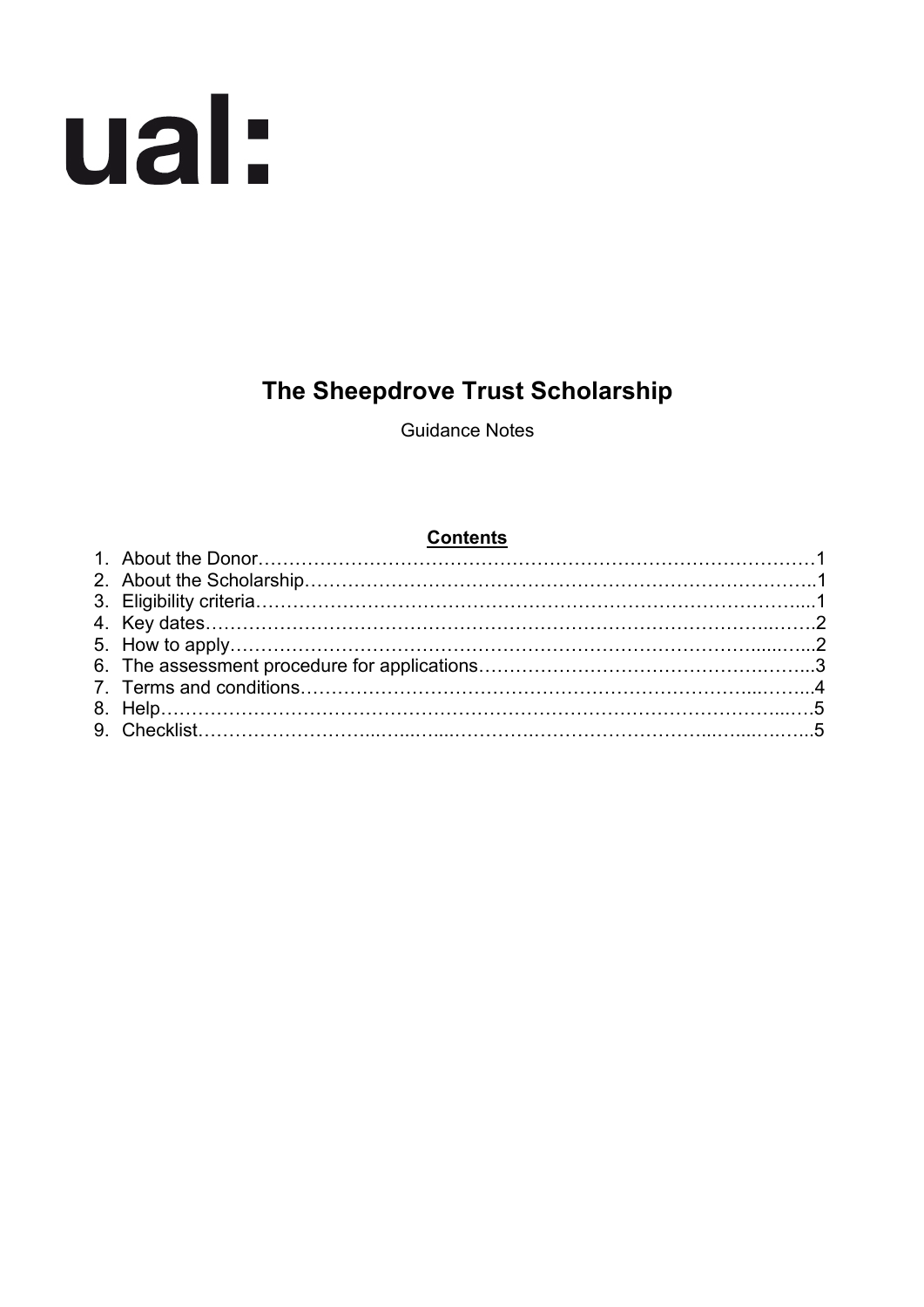#### **About the Donor**

The Sheepdrove Trust has been founded by Peter and Juliet Kindersley. The Kindersleys are passionate advocates for organic approaches to solving some of the key environmental, social and economic challenges we face. The Kindersleys, their various businesses, and the Trust have been active stakeholders in organic farming and processing in both food and non-food sectors through the whole supply chain for many years.

The Sheepdrove Trust has partnered with UAL to deliver real impact and raise awareness for people and earth first- fashion and textiles. The Sheepdrove Trust Scholarship will enable creative and talented young people – future design innovators – to study at Chelsea College of Arts' MA Textile Design course.

The Sheepdrove Trust Scholarship aims to help students of outstanding academic potential, who come from an economically disadvantaged background and who might otherwise be deterred from studying at Chelsea College of Arts.

Alongside the scholarship, the Sheepdrove Trust also support a three year research project looking into organic fashion systems lead by Dr Mila Burcikov, Sheepdrove Trust Postdoctoral Research Fellow at Centre for Sustainable Fashion, London College of Fashion. The Sheepdrove Trust Scholar will have the opportunity to collaborate and work with Dr Burcikov in the context of her research.

#### **About the Scholarship**

- **£11,220**
- For 1 **Home** or **International** student
- For tuition fees
- Accepted on the **MA Textile Design** course at **Chelsea College of Arts**

The scholarship will be assessed on the basis of financial need and academic merit. It will provide a contribution towards tuition fees. Student recipients will also be selected on demonstration to pursue a course of study that is centered on sustainable design.

Applications are welcome from those who are in financial hardship and those who will benefit from postgraduate studies to realise their full potential.

### **Eligibility criteria**

To be eligible for the Sheepdrove Trust Scholarship students must be:

• Accepted on the full-time **MA Textile Design** course at **Chelsea College of Arts**, UAL starting in October 2022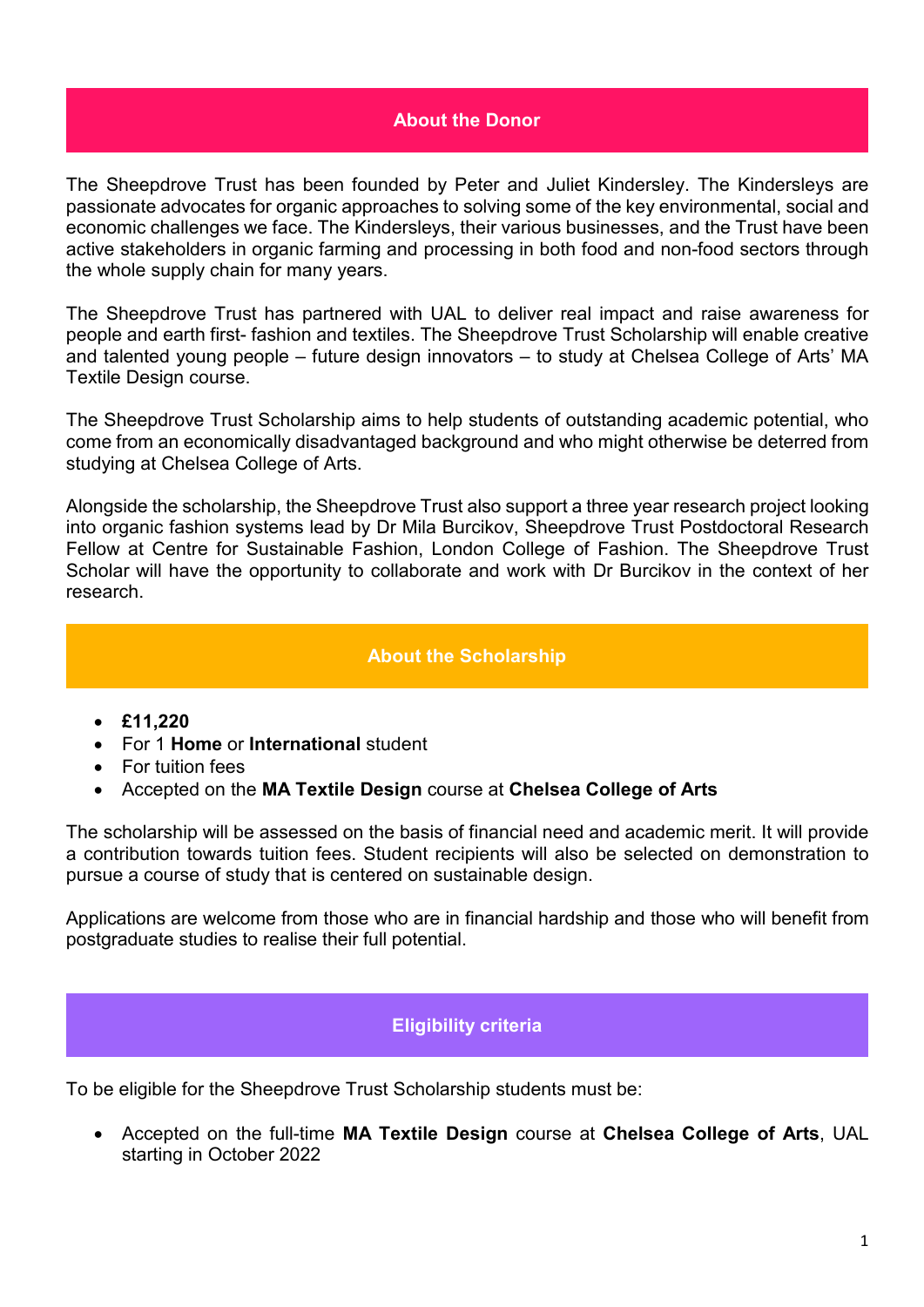# **Key Dates**

Closing date:

All applications must be received by **Friday 16 September 2022**

**N.B.** We cannot accept applications that are incomplete or arrive late

#### Panel interview:

The panel will be scheduled for **late October 2022**. The date will be communicated to shortlisted students.

# **How to apply**

Applications for this scholarship must be made by filling in an online application form via the funding tab in the [UAL Student Portal.](https://sits.arts.ac.uk/urd/sits.urd/run/SIW_LGN)

In addition to the online application form, you will need to upload the following supplementary materials:

- 1. An electronic portfolio uploaded on the Student Portal containing **one PDF document [20MB maximum]** which should be an example of what you consider to be your best work for the Selection Panel to review. It must include:
	- $\circ$  a title page with your name and course title
	- o an introductory page of no more than 500 words explaining your work, methodology and inspiration
	- o up to 15 pages of images with **each image** numbered and clearly labelled showing the date of production and, if relevant, title, size and materials used in the original piece
- 2. A copy of your most up to date Curriculum Vitae (CV) or Résumé (uploaded to the student portal)
- 3. Evidence of your household income (uploaded to the student portal) Examples:
	- i. Student's bank statements for the last 3 months *and*
	- ii. Parent's or Partner's most recent pay slips for the last 3 months *or*
	- iii. Parent's or Partner's annual tax statements *and*
	- iv. External scholarships *and*
	- v. Investments, bonds and savings for parents/partner and student

**N.B.** If you are a **dependant** then your household income includes the income of your parent(s) / guardian(s). If you are an **independent student**, your household income includes the income of your partner**.** Translated and original copies should be provided if the original copy is not in English language

4. Evidence of medical condition (if applicable)

Examples:

i. Doctors' / Hospital letters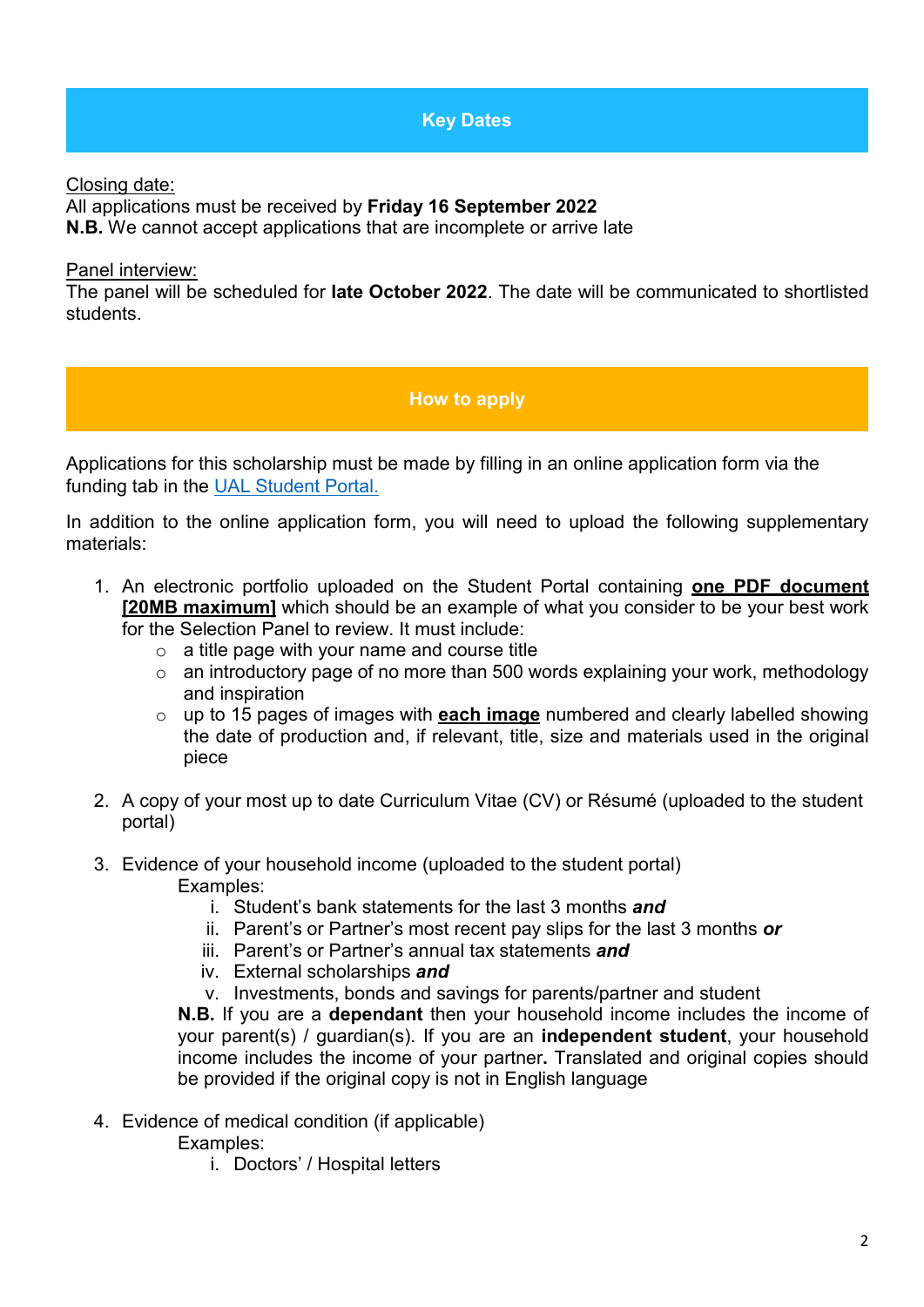**N.B.** These should be from a qualified medical practitioner, signed, dated, and from within the past 3 months. Translated and original copies should be provided if the original copy is not in English language

5. Evidence of financial hardship**\*** (if applicable)

Examples:

- i. Credit card statements
- ii. Overdrafts
- iii. Expenditure
- iv. Overdue rent letters
- v. Bailiffs / debt collection letters

**N.B.** Translated and original copies should be provided if the original copy is not in English language

### **NB: If you have any technical issues when uploading your supporting documents to the student portal, please upload your documents via our [online enquiry form](https://forms.arts.ac.uk/funding-student-enquiry-form/)**

\*Financial hardship refers to unexpected events or unforeseen changes that have negative impacts on cash flow or finances. For example: changes in income or expenditure, changes in employment status (such as losing a job or having hours reduced). This does not include last month's rent or bills.

# **The assessment procedure for applications**

Step 1:

After you submit your application, it will initially be assessed by the Student Funding Service at University of the Arts London, where it will be ranked according to financial need. This process will be based on the financial information you supplied in your application.

**N.B.** further evidence may be requested at a later date in order to complete the assessment.

Step 2:

Candidates who meet the financial ranking thresholds will be forwarded to an assessment panel for shortlisting. The assessment panel will consider the applicants based on academic merit and creative excellence.

Step 3:

Shortlisted applicants will be invited for an interview at Chelsea College of Arts. If you are invited, you will be required to bring your portfolio and examples of your work with you to the interview. **N.B.** Interviews may be via video conference due to government regulations on social distancing

### Step 4:

The panel will make their final selections by marking the quality of application and the readiness of the applicant to achieve highly in the discipline, and the applicant's ability to articulate how the Scholarship will contribute to their studies.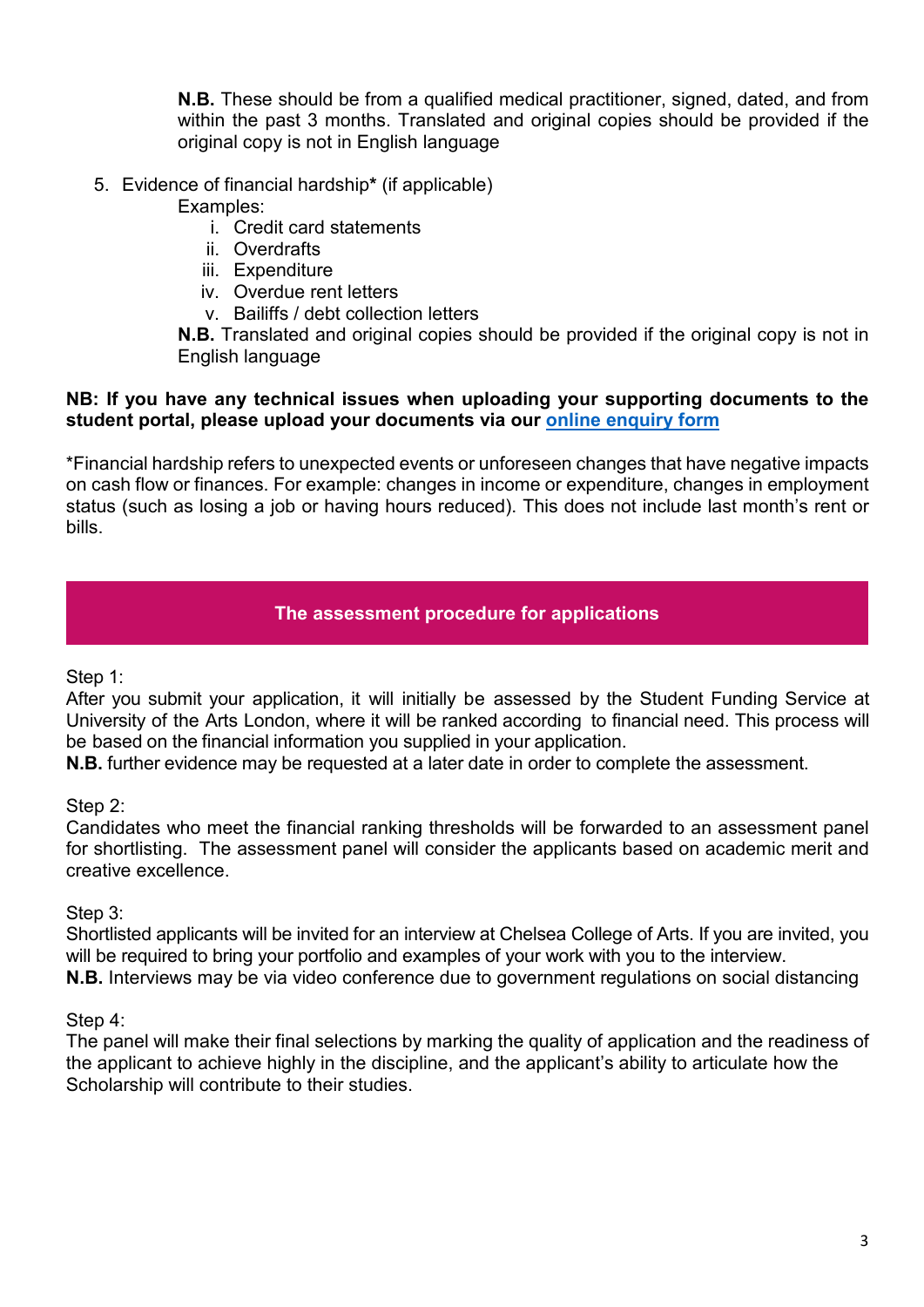## **Terms and conditions of The Sheepdrove Trust Scholarship**

The following terms and conditions apply to acceptance onto The Sheepdrove Trust Scholarship:

- The scholarship will provide a contribution of £11,220 towards your tuition fees.
- International students will be responsible for paying the remainder of the course tuition fee and payment will be required at the time of enrolment
- Tuition fees will be paid directly from the award into the University's Tuition Fees account
- Applicants must enrol on the course in the same academic year for which they have applied for funding. Failure to do so will result in either:
	- o The application being rejected
	- **OR** 
		- o The award being withdrawn
- For continuing students of EU Overseas fee status, although the tuition fee is the equivalent to that of a Home fee status student, this does not qualify EU Overseas students for awards for Home fee students. Home fees students meet the UK residency criteria and EU Overseas students do not meet the residency requirement but the University is committed to EU Overseas students paying Home fees until the end of their course post-Brexit.
- When assessing financial hardship, the University considers any household income of £80,000 per annum or below as the criteria for financial hardship.
- UAL will share personal data from completed scholarship application forms and portfolios of award applicants with the award donor. Information on academic progress and final results of scholars may be shared with the award donor. **N.B.** It cannot be guaranteed that applicants or scholars data will be as protected as it would be within the European Economic Area if the trustees of the donor are based outside of the European Economic Area.
- Applicants may withdraw consent to share information with UAL and external partnership sponsors at any time by contacting the Student Funding Service via ou[r online enquiry form.](https://forms.arts.ac.uk/funding-student-enquiry-form/) This may result in the application and/or award being withdrawn if UAL is longer able to determine eligibility for support.
- Award recipients cannot be in receipt of more than one UAL affiliated or administered award. Applicants can apply for more than one award, but if offered more than one UAL affiliated or administered award, the recipient will need to choose which to receive. However, in exceptional circumstances, on a case by case basis, we may consider two awards if the combined awards are less than £5000 in total.
- Applicants can be in receipt of a UAL award and a non-UAL award (subject to the terms and conditions of the non-UAL award).
- Award recipients are expected to attend all timetabled classes and tutorials. The only exception to this is periods of absence due to illness and extenuating circumstances.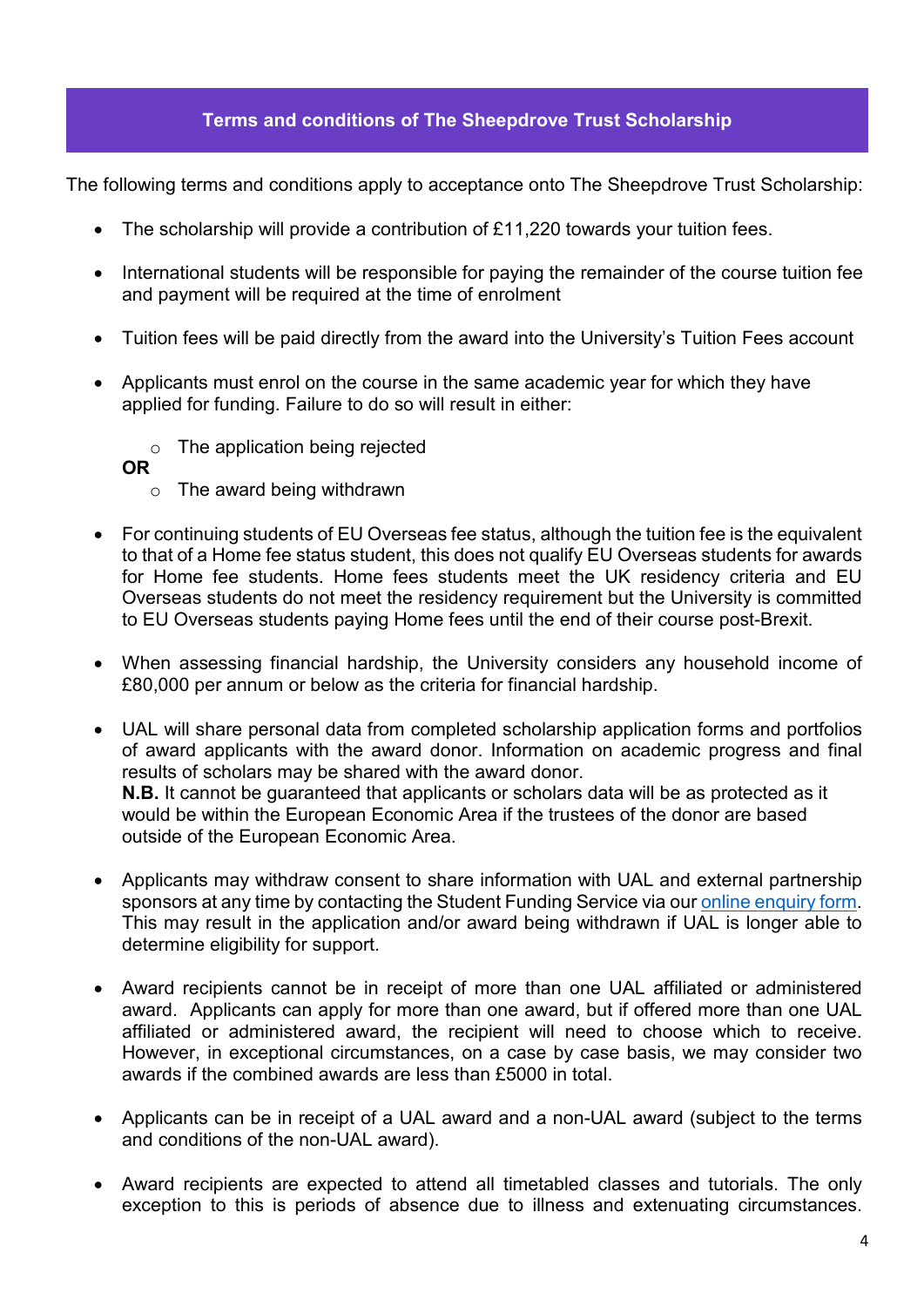Attendance will be monitored and any student with a poor attendance record may risk their award being terminated.

- Award recipients are expected to attend a small number of College and University events to promote scholarship support to potential donors and to meet with scholarship supporters at these events (both during and after completing their course).
- The award will be terminated if registration/enrolment lapses on any grounds other than a temporary suspension of study due to extenuating circumstances **N.B.** Any absence due to extenuating circumstances must follow university [procedures](https://www.arts.ac.uk/study-at-ual/academic-regulations/course-regulations/extenuating-circumstances-and-time-out)
- No applicant for the award should make any decisions regarding their enrolment, financial arrangements, accommodation or other matters that rely on the outcome of their application being successful.
- All applicants will be informed of the final decision via email.

# **More Information**

Please contact the Student Funding Service via our [online enquiry form](https://forms.arts.ac.uk/funding-student-enquiry-form/) for assistance or with any queries relating to the application process and this scholarship, or visit our [Scholarships Search](http://www.arts.ac.uk/study-at-ual/student-fees--funding/scholarships-search/) page.

If you are unable to upload your supporting documents on the student portal, please contact the Student Funding Service via our [online enquiry form](https://forms.arts.ac.uk/funding-student-enquiry-form/)

# **Checklist**

Use this list to help ensure you have completed every part of the application before submitting.

| Have you:                                             | <b>Yes</b> | <b>Not</b><br>applicable |
|-------------------------------------------------------|------------|--------------------------|
| Filled out the online application form?               |            |                          |
| Created your PDF portfolio?                           |            |                          |
| Created a title page with your name and course title? |            |                          |
| Added an introduction (500 words maximum)?            |            |                          |
| Included images (15 pages maximum)?                   |            |                          |
| Numbered the images?                                  |            |                          |
| Labelled the images?                                  |            |                          |
| Added the date of production? (if applicable)         |            |                          |